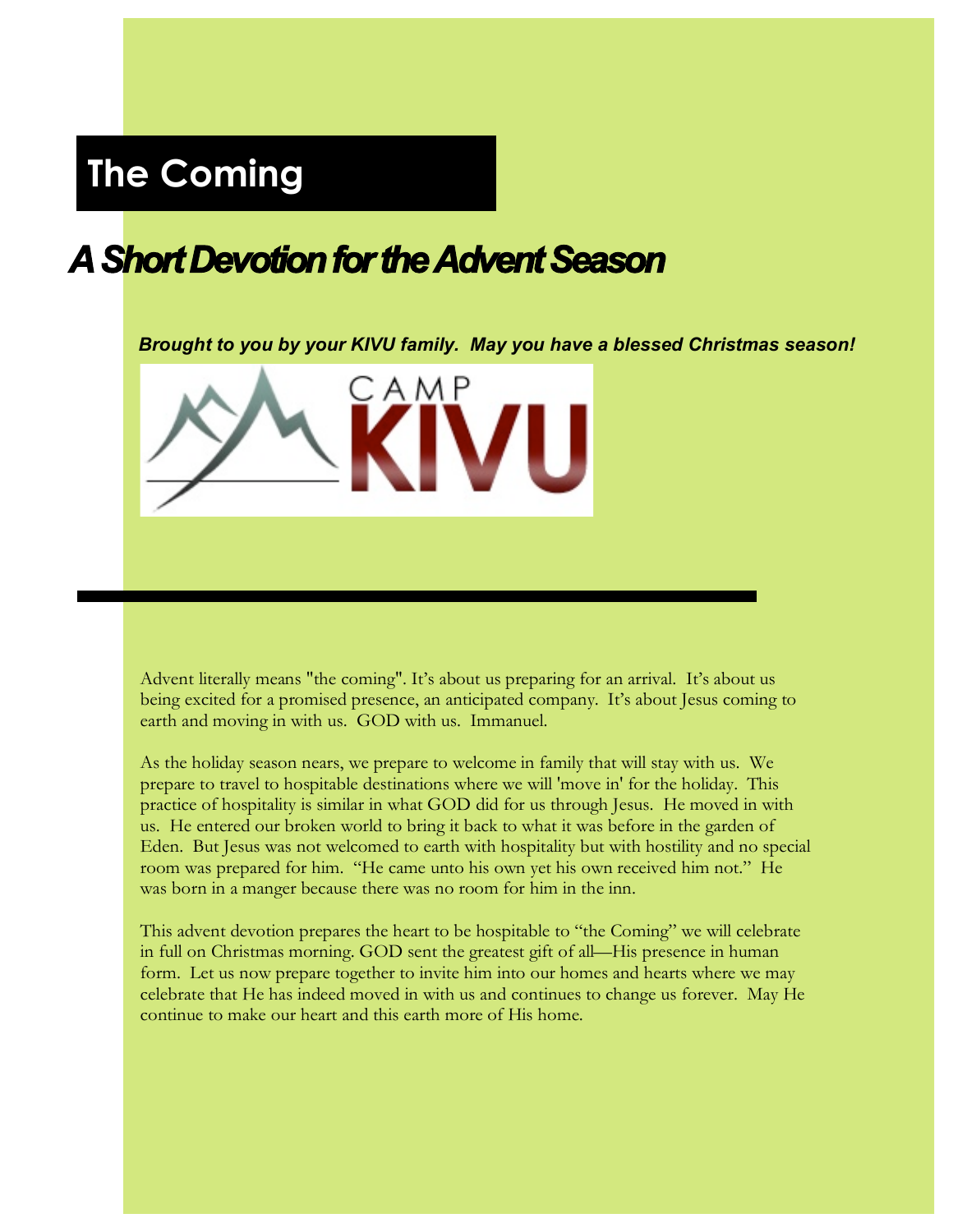# **Pregnant with Hope: Week of November 27**

### *"Therefore the Lord himself will give you a sign: The virgin will be with child and will give birth to a son, and will call him Immanuel."* **Isaiah 7:14** 2<sup>*m*</sup>

The promise was from long ago. It had been foretold from the days of the prophets. It was something for which the human race longed. It was a void in our humanity. God with us is what was promised. The very Creator of all the earth and the Master who fashioned us in the womb had been ostracized from His creation. We were missing something. We could not find what we were looking for.

We often believe that we can live life with out God. But God With Us determined that it should be otherwise. He knows that His creation cannot function properly apart from his Creator. The home of our hearts is not to be left vacant. Without God, we are incomplete. As Blaise Pascal observed, ""There is a God shaped vacuum in the heart of every man which cannot be filled by any created thing, but only by God, the Creator, made known through Jesus"

*Lord, today as every day, I am in need of your company.* 

How many prophecies point to Jesus? Let's not call them prophecies, let's call them promises. How many promises did God make and keep through the advent of Jesus? Numbers **from** 48 to 300 have been used to describe the number of promises that Jesus fulfilled. **Can** you recall one or two significant promises in your life? ... made to you or by you? Making promises is easy. Keeping promises is tough. We respond to promises one of two ways: trust or doubt. Did God keep His promises to send a Savior? Yes! *28*

"Never be afraid to trust an unknown future to a known God." Corrie Ten Boom

*Lord, we are tempted to be skeptical and cynical, please give us the grace to trust You. Thank You for always keeping Your promises. Amen*

*29*

### *"But you, Bethlehem Ephrathah, though you are small among the clans of Judah, out of you will come for me one who will be ruler over Israel, whose origins are from of old, from ancient times."* **Micah 5:2**

It is from the lowly places that God chooses to make his arrival. From the unlikeliest of characters that God shows Himself. A small rural town would play host to the arrival of human kind's greatest hope. How often do we miss the value God hides in small and hidden things? It is there where he loves to reside. He chose his royal birth to be in a small, humble town. Would he find your heart to be just the same?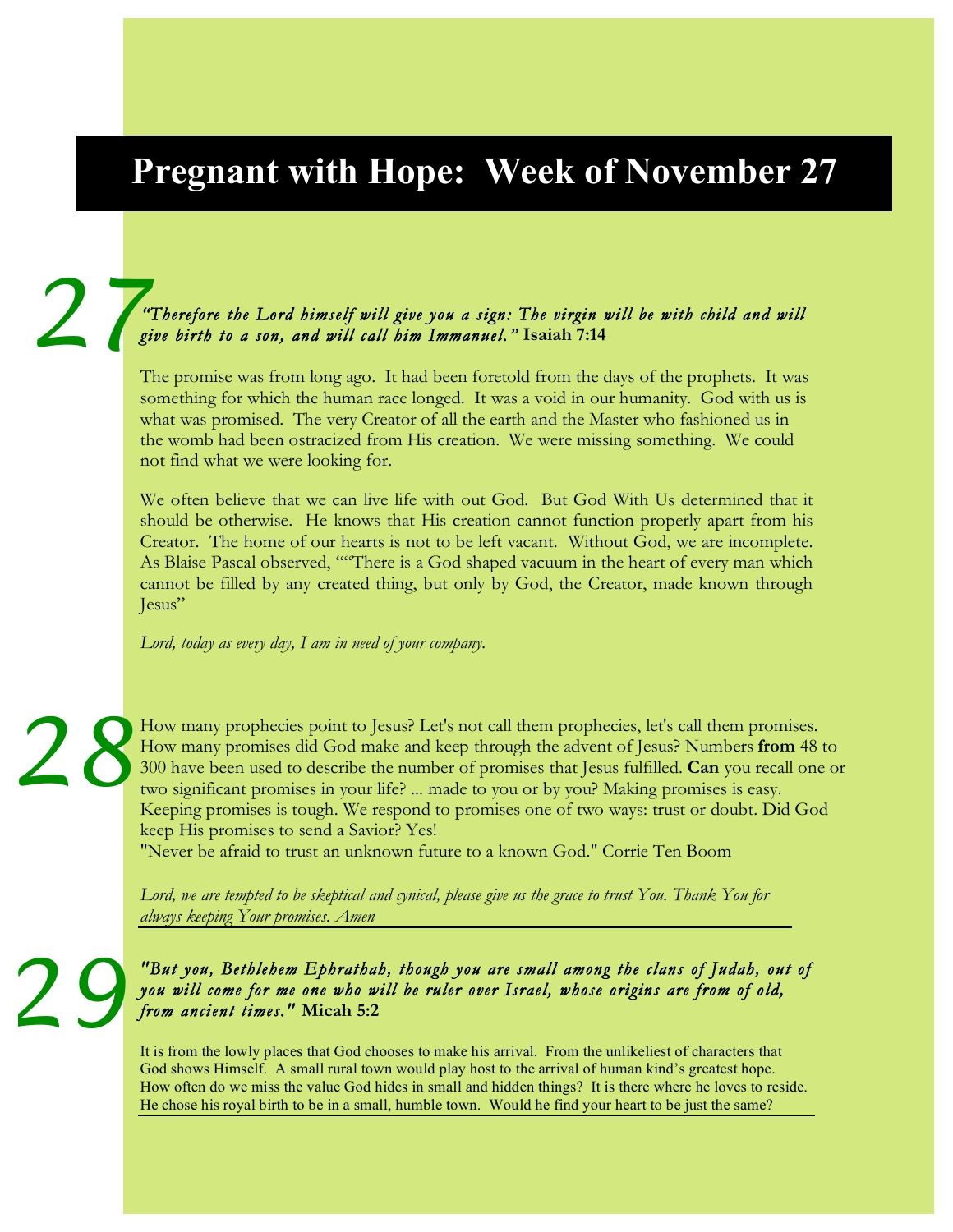### *"The days are coming," declares the LORD, "when I will raise up to David a righteous Branch, a King who will reign wisely and do what is just and right in the land."* **Jeremiah 23:5** *30*

The world is full of things that need to be made right. Injustice abounds. Doors are locked and walls are built up around us to protect ourselves from getting hurt. The world tries to steal from us. But hope is found in the coming of One who will take what is wrong and make it right. Justice will make its home in the land. This coming King will tear down the walls around us so that we can be fully human and fully His. What wrongs in this world do you long to be made right? What walls have you built up in your own life for your own safety?

### *"In the sixth month, God sent the angel Gabriel to Nazareth…The angel went to her and said, 'Greetings, you who are highly favored! The Lord is with you."* **Luke 1:26, 28**

What did He see in Mary? A young, innocent teenager pledged to be married to another young man. She was highly favored but for what reason? Why was Mary chosen to be visited by an angel? A messenger came from God with words that heal the heart. "You may think that you have gone unnoticed, but God is with you."

Mary was not forgotten. God was writing a story that would include those in the shadows. It would include those who were forgotten. Mary found surprise in God finding favor with her. But that surprise was not reserved for Mary alone. He came to tell us all that we have not gone unnoticed.

"Greetings, you who are highly favored! The Lord is with you."

### *"How will this be," Mary asked the angel, "since I am a virgin?"* **Luke 1:34**

What a frighteningly vulnerable thing to ask of such a young girl? Especially of a virgin. "You will carry my child. And the conception will not be what is natural to you." Mary was surprised by such an announcement. How shocking are His ways!

He appears to each of us in much the same manner. His announcements surprise us. He asks frighteningly vulnerable things of us. He desires to grow himself inside of us. In so doing, we discover that we are, indeed, made in His image.

*2*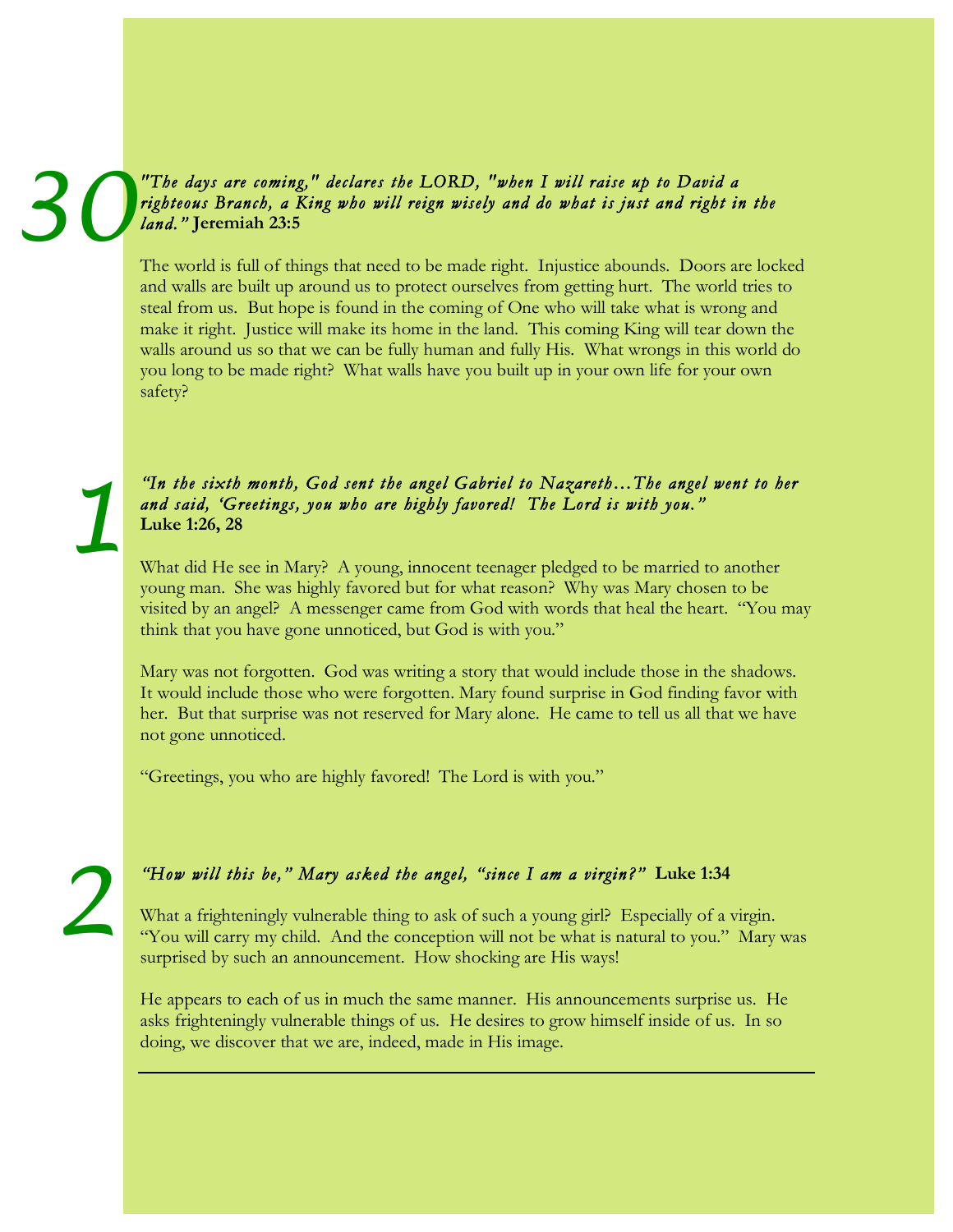### *"The angel answered, 'The Holy Spirit will come upon you, and the power of the Most High will overshadow you. So the holy one to be born will be called the Son of God."* **Luke 1:35**

And so it was that God began his arrival to earth. In the form of a man. In the womb of a virgin teenager. Did Mary really know whom she was carrying? The Holy One, the Son of God was within her. Do we really know who we are carrying inside of us today? The Holy Spirit, the Comforter indwells all who believe on His name.

# **Making Preparations: Week of December 4**

*4*

*"Prepare the way for the LORD."* Isaiah said it (40:3); John the Baptist said it (Luke 3:4).

How do we prepare for the LORD? How could Mary and Joseph have been prepared for what God asked of **them?** This was not what they had planned or expected.

Perhaps planning is not the **same** as preparing. Planning is about trying to figure out ways to work and manipulate things to ensure a certain outcome. But Proverbs reminds us that "Many are the plans in a man's heart, but it is **the** LORD's purpose that prevails." Proverbs 19:21. Preparation is more about getting ready for whatever lies ahead, knowing that God is working out His purposes. Mary and Joseph probably felt quite unprepared for their part in the Christmas story but God saw in them three precious virtues: willingness, humility and trust. Willingness overcomes selfish stubbornness; humility overcomes pride; trust overcomes fear and hurt.

*Lord, please help us to prepare for You by growing in our willingness, our humility and our trust. We need Your good involvement in our lives in order to fulfill our parts in Your purposes for this Christmas and beyond. Thank You for Your good involvement today. Amen*

*5*

*"For nothing is impossible with God." Mary responded, "I am the Lord's servant, and I am willing to accept whatever he wants. May everything you have said come true." And then the angel left.* **Luke 1:37-38**

Zechariah questioned the angel who told him he would have a son. Abraham laughed when he was told he would have a son born to him at one hundred years old. Sarah chuckled when she heard she would bare a son in her old age. But Mary accepted that she would be with child even as a virgin!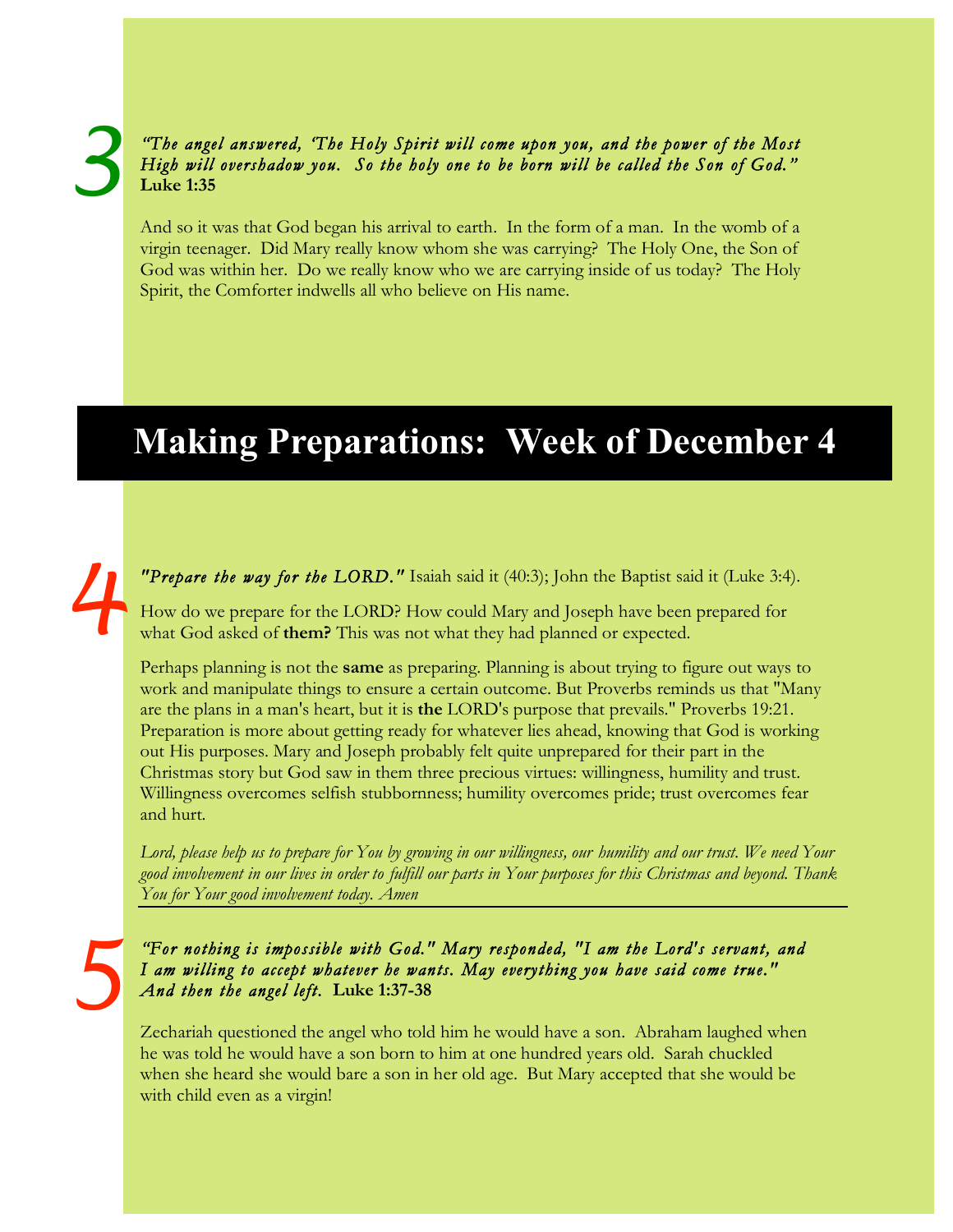How often do we chuckle at what is seemingly impossible. It is a common response. But how was Mary able to have such an uncommon response? How firm was her belief that God can very well do whatever he wants. Am I willing to accept whatever he wants? Am I willing to believe in what would seem impossible?

Remember Gabriel's comfort and counsel to Mary, "...for nothing is impossible with God." *Lord, help us to respond to you as Mary did. "May it be to me as you have said."*

### *"Joseph, her fiance' being a just man, decided to break the engagement quietly, so as not to disgrace her publicly."* **Matthew 1:19**

He was looking for a quiet way out. A soft exit would cause the least harm for both him and Mary. Whether he could believe Mary's story of conception or not, the issue was that she was pregnant. And she was not yet married. It was culturally taboo. Mary was given a scarlet letter.

Why would God write a story of our King's arrival and allow it to appear as though it were steeped in sin and unfaithfulness? Surely the public shame and ridicule would be too much to bear for both him and Mary. What other options did Joseph have but to slip off quietly?

Things are not always as they appear to be. The unconventional manners of our great GOD have a history of using what is foolish to shame what is wise. There is no social disgrace or moral failure that is beyond his reach. There is no pious manner or high position that can't be brought down low. You don't need to clean house to come to him. He works well with what looks a mess.

*Lord, thank you for coming into my home even with all the mess around me.*

*"Joseph, son of David," the angel said, "do not be afraid to go ahead with your marriage to Mary. For the child within her has been conceived by the Holy Spirit. And she will have a son, and you are to name him Jesus, for he will save his people from their sins."* **Matthew 1:20-21**

Can you imagine the shock to find that indeed your fiance is pregnant with a child that would change the world? A child conceived by the Holy Spirit! Perhaps it was initially met with great relief by Joseph. Mary was indeed faithful and her words were true. But what emotions would be invoked by a father who knew his son would save the world?! What child is this?

*What Child is this, who, laid to rest*

*6*

*7*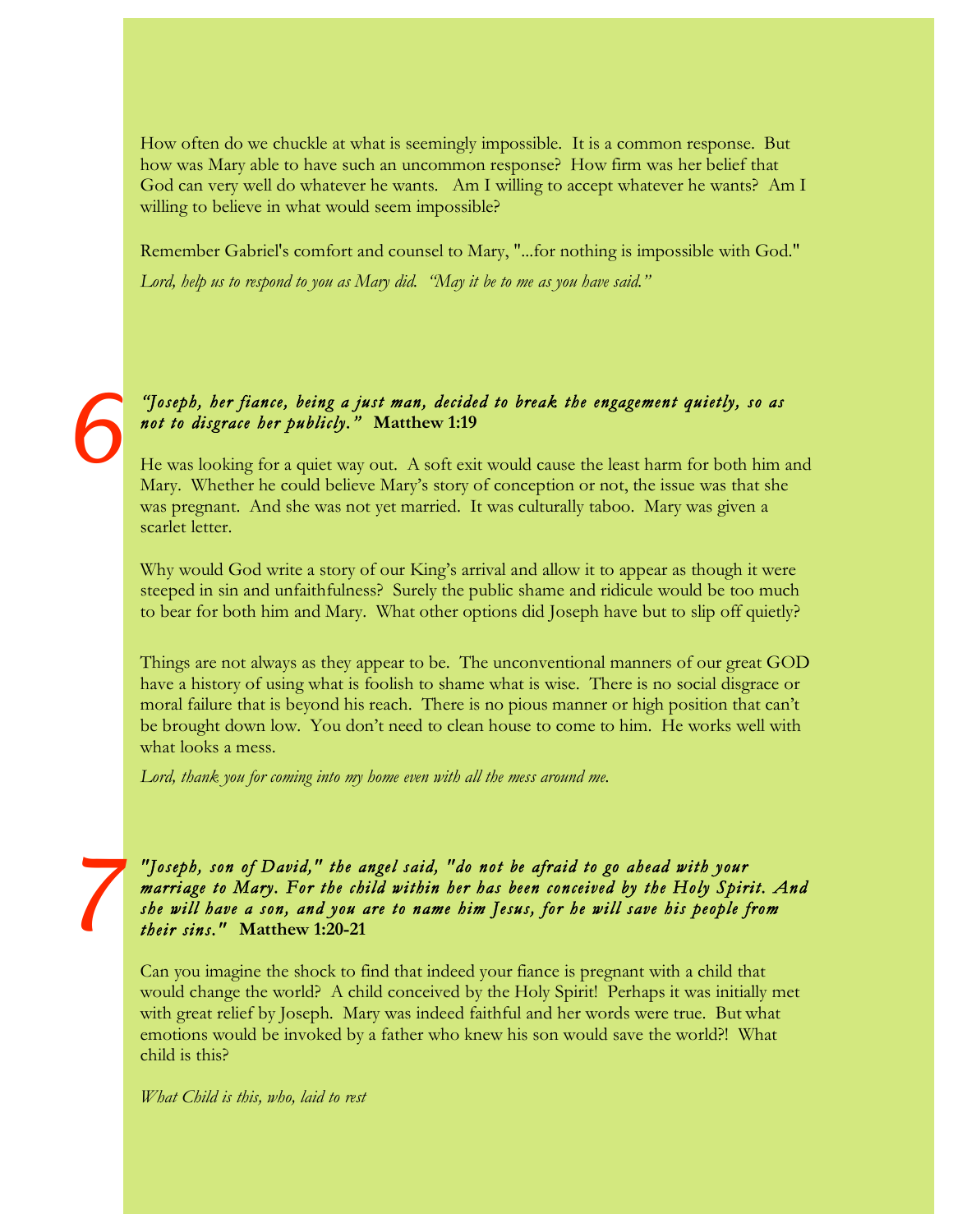*On Mary's lap, is sleeping? Whom angels greet with anthems sweet While shepherds watch are keeping? This, this is Christ the King Whom shepherds guard and angels sing. Haste, haste to bring Him laud, The Babe, the Son of Mary.*



*9*

#### *"...you are to name him Jesus..."* **Matthew 1:21**

The story of your name is a great piece of you. Whether carefully thought through by your parents, inspired by something silly, or a name that has long been in the family, it is your identity. Jesus' identity was clear from the start. Jesus is the Greek form of Joshua which means *the Lord saves*. A common name but not a common mission. He would save his people from their sins. Rescue was on the way.

*Lord, you are my rescue. In your name alone I trust.*

A child changes everything... People are fond of saying that when you have kids... everything changes. When Eve held Cain, her life changed. When Sarah held Isaac, her life changed. When Hannah held Samuel, her life changed. When Mary held Jesus, her life changed.

But Jesus is the child whose birth changes everything for everyone.

See if you can listen to a song called "This Little Child" by **Scott** Wesely Brown.

*Lord, please grant us the grace to believe deeply, deeper than any doubt or fear, and see how you came to change everything. Amen*

# *"In those days Caesar Augustus issued a decree..."* **Luke 2:1** *10*

They were a nation not their own. Governed by foreigners. Their identity and culture were threatened by the forces above them. They longed to be liberated. They were a people unsettled. Tension surrounded them from outside and inside the Jewish community. The pressure of conforming to the Greco-Roman culture surrounded them. The pressure to preserve their rich heritage and cling to the promises of their Creator God consumed them. Unrest and hostility was in the air.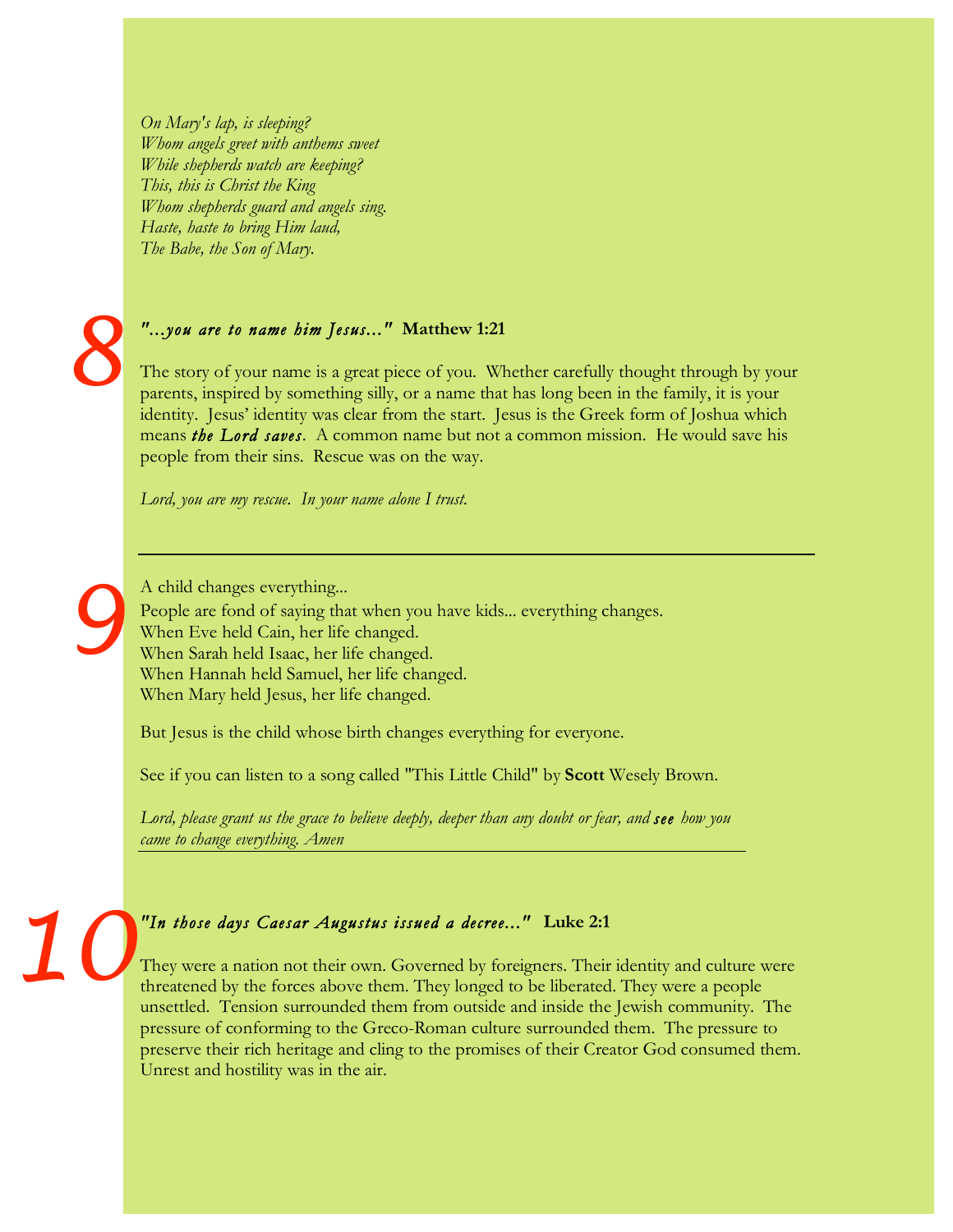The decree called for a census. A census that would enable the Romans to further tax the people of their empire. So Joseph took Mary and traveled 70 miles from Nazareth to Bethlehem to pay taxes to an emperor who claimed to be god. It was a glaring reminder that they were a conquered people. They were not free to worship the one and true God and serve him alone. The Christmas story cries out for a liberator to come and free a conquered people.

*Lord, you came to let me go. You came to set me free. Help me to let go. Help me to live free.*

## **Filled with Joy: Week of December 11**

A good friend described his recent struggles this way "I feel like I can hear the music but I can't tap my feet." He was hurting and sad. Jesus is familiar with hurt and He offers us joy. Joy sets our **feet free** to dance, or perhaps just **to tap them** to the music. *11*

Joy to the world, the Lord has come. Tap your feet today instead of rolling your eyes. Joy often seems extravagant. Can we afford to be joyous? Can we afford not to be? Go ahead... let out **some** joy today; or should I say, let in some joy today?

*"You turned my wailing into dancing: You removed my sackcloth and clothed me with joy."* **Psalm 30:11**

*Lord, please clothe us with joy this season. Amen*

*"Blessed be the Lord God of Israel, For He has visited us and accomplished redemption for His people, And has raised up a horn of salvation for us In the house of David His servant-- As He spoke by the mouth of His holy prophets from of old…"* **Luke 1:69-70** *12*

The passage of time begins to call all promises into question. The coming of a king was a promise from of old. But it was a promise that still remained unfulfilled. The promise seemed to be met with great neglect. Too many false alarms or misrepresentations had come and gone. Zechariah's prayer was expressing a joy which was long overdue.

It is a common practice that God fulfills his promises to us in the least suspected time or manner. But His promises always stand the test of time. He has never failed to live up to his words. He has never fallen short of a promise. His timing is never too late. Consider today, God's record of failure in your own life and you will see that he is faithful always. Where may you rejoice? Where must you release?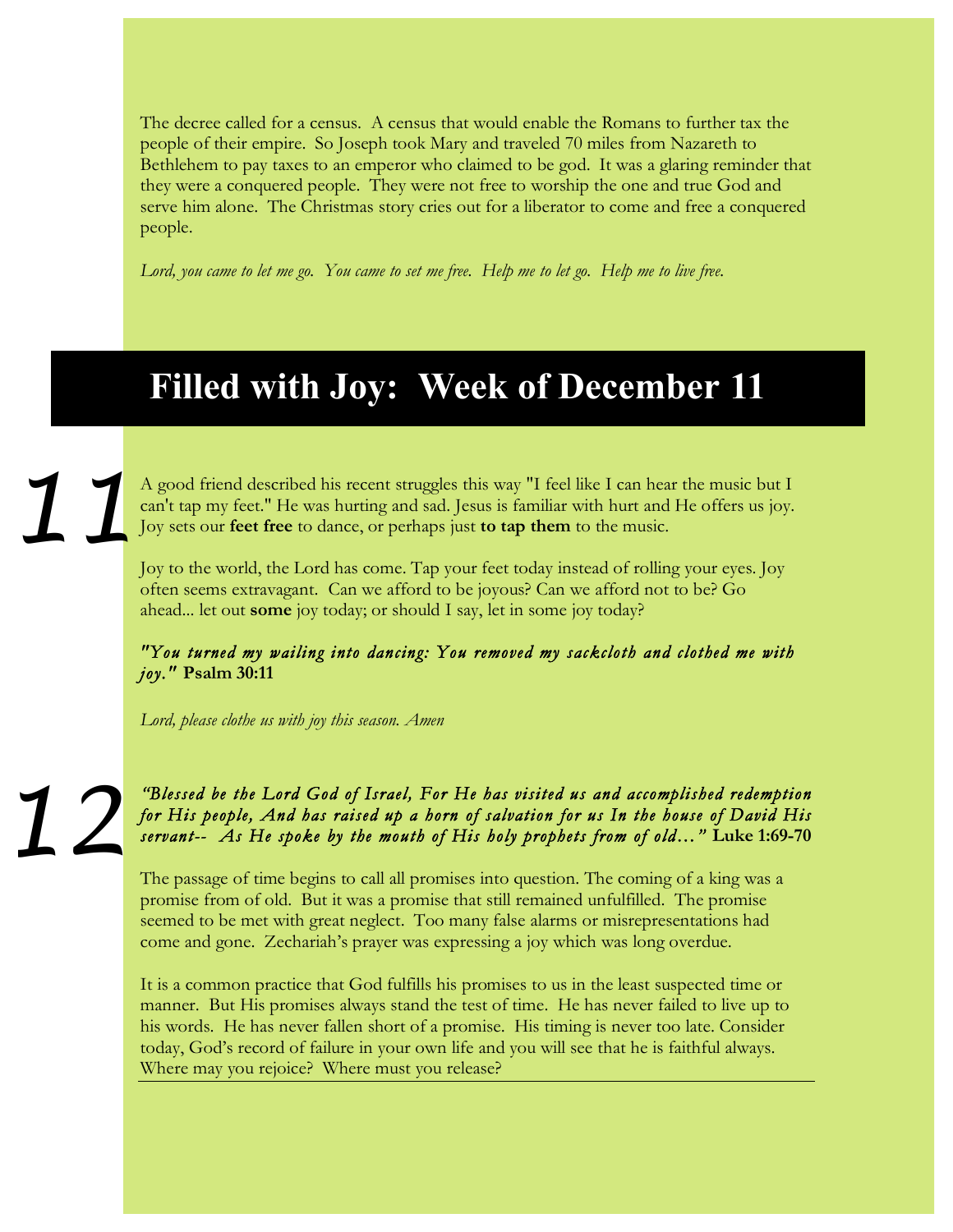### **"***While they were there, the time came for the baby to be born."* **Luke 2:6** One would imagine a royal entry. A sight for all to see. An entrance with great *13*

extravagance. Something that would capture the attention of all of humankind.

O little town of Bethlehem. Away in a manger. What an odd setting for someone of such significance! Light was shining in a dark, forgotten, insignificant place. The story of 'gospel' was being given further meaning. There is no corner that can hide from his great light.

*Lord, you can shine in my dark corners. Let your light shine in. Come, Lord Jesus, come.*

*14*

*15*

The next time you experience a power failure, consider the darkness. Consider how desperate we would become if we could not make light somehow with a candle, a flashlight, a generator. Never mind the food in the fridge, never mind the favorite hot showers missed…we just want to see…we want to see now...darkness is not good.

*Lord, please help us not to take light for granted. Amen*

### *"The people walking in darkness have seen a great light; on those living in the land of the shadow of death a light has dawned."* **Isaiah 9:2**

*Lord, please help us not to take You for granted, but help us to take You, receive You for the gift You are, granted to us in our need.. .the gift of light and love and life. May generosity overflow from us and make wonderful messes around us. We give, because we have been blessed to receive gifts from You.*

A prayer for you to begin your morning from **Luke 1:46-55.**

Mary responded,

"Oh, how I praise the Lord.

<sup>47</sup> How I rejoice in God my Savior!

**<sup>48</sup>** For he took notice of his lowly servant girl, and now generation after generation will call me blessed.

**<sup>49</sup>** For he, the Mighty One, is holy, and he has done great things for me.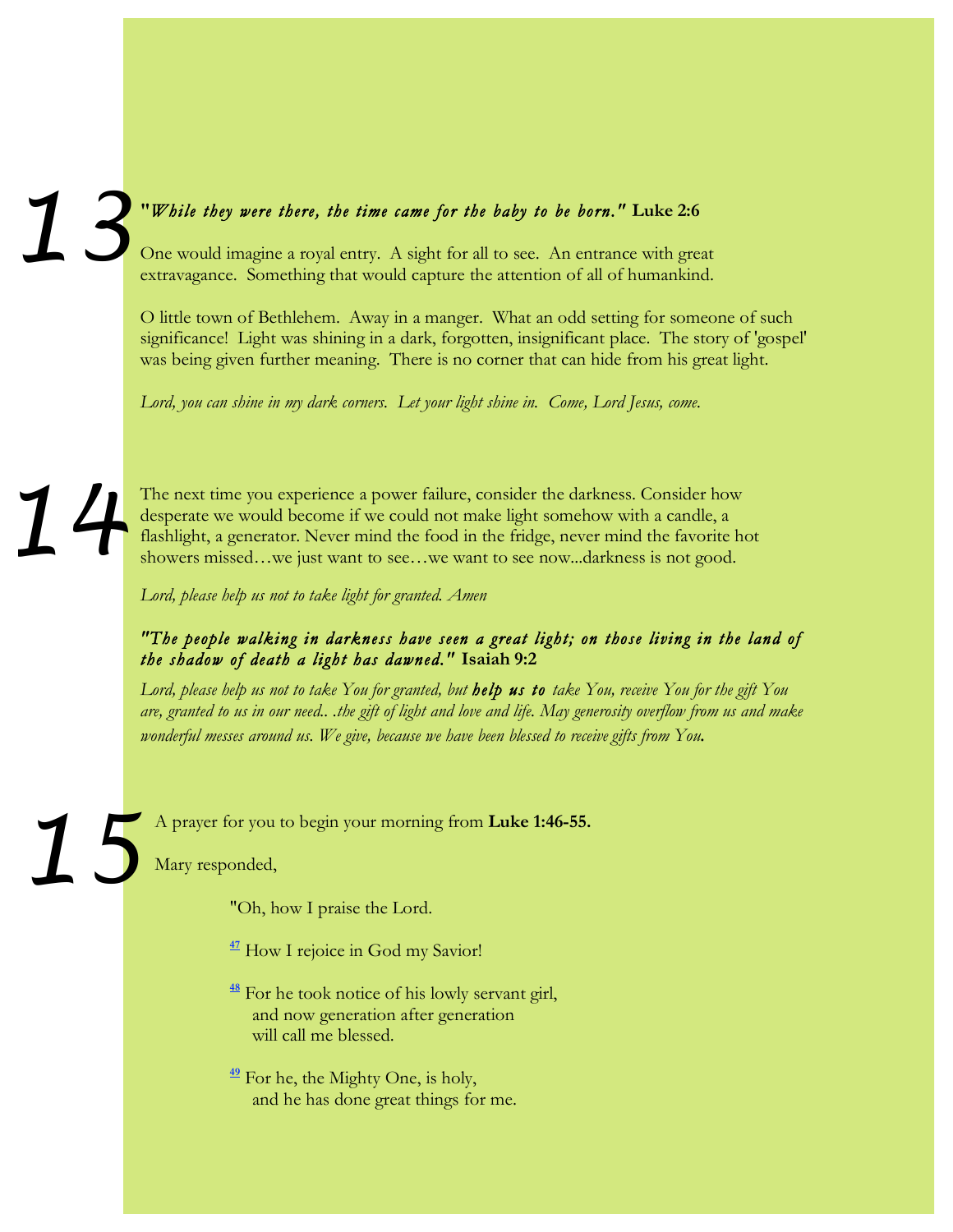- **<sup>50</sup>** His mercy goes on from generation to generation, to all who fear him.
- **<sup>51</sup>** His mighty arm does tremendous things! How he scatters the proud and haughty ones!
- **<sup>52</sup>** He has taken princes from their thrones and exalted the lowly.
- **<sup>53</sup>** He has satisfied the hungry with good things and sent the rich away with empty hands.
- **<sup>54</sup>** And how he has helped his servant Israel! He has not forgotten his promise to be merciful.
- **<sup>55</sup>** For he promised our ancestors—Abraham and his children to be merciful to them forever."

# *"...and they were terrified." Luke 2:9 16*

One angel. The glory of the Lord wrapped around him. The shepherds were scared stiff! When God's glory meets mans lowliness, we are brought to our knees. It shakes the heart of man. How small and powerless we become!

What magnificence! What wonder! What thrill! What terror! The greatness of our Creator God was made visible to a few shepherds. The angel was accompanied by a "heavenly host" who made an announcement that broke the silenced hope of a weary world. The long awaited promise was now breaking forth in sublime splendor!

> *O Holy Night! The stars are brightly shining, It is the night of the dear Saviour's birth. Long lay the world in sin and error pining. Till He appeared and the Spirit felt its worth. A thrill of hope the weary world rejoices, For yonder breaks a new and glorious morn. Fall on your knees! Oh, hear the angel voices! O night divine, the night when Christ was born; O night, O Holy Night , O night divine! O night, O Holy Night , O night divine!*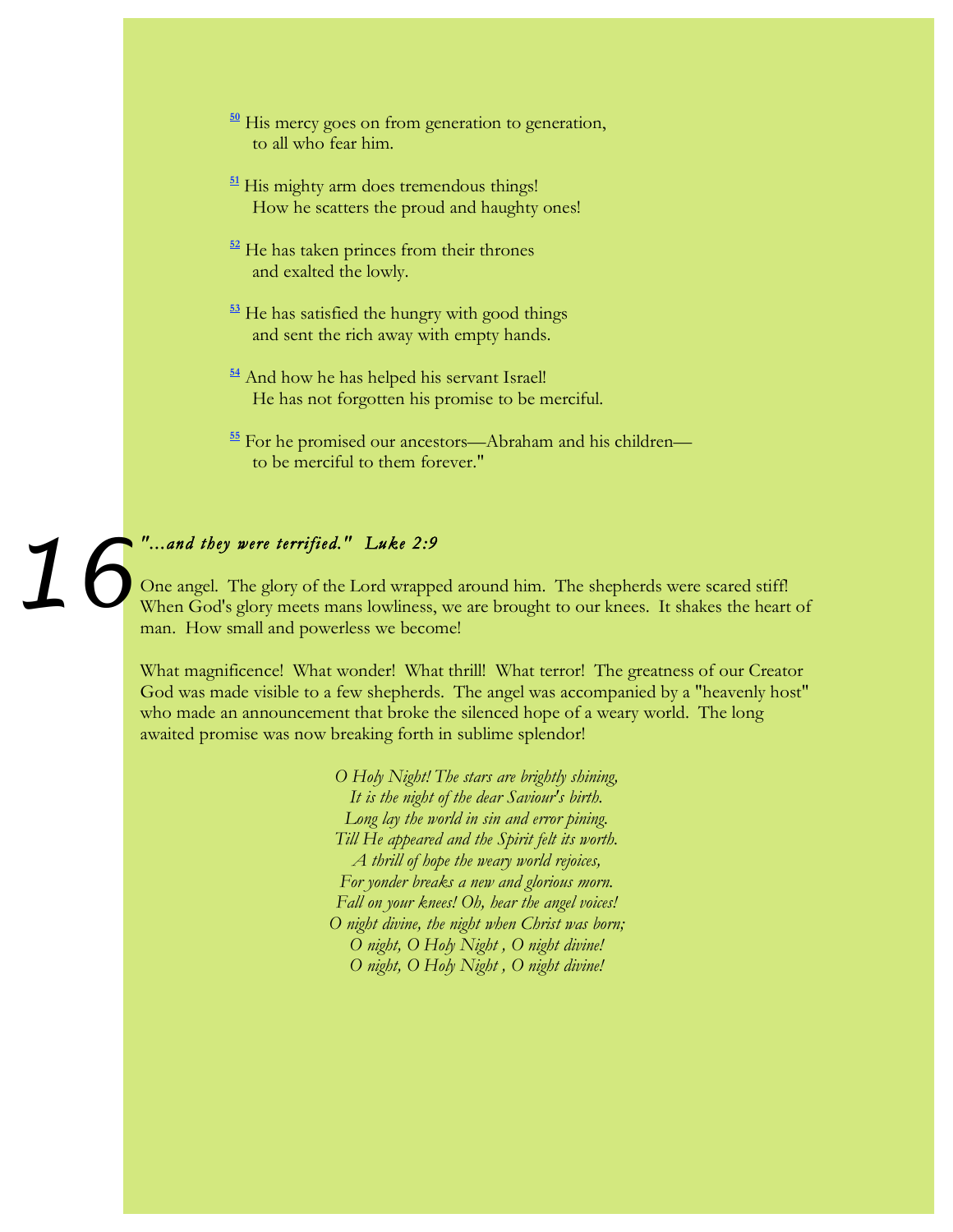"Lo, How a Rose E'er Blooming", a poem originating from an anonymous German author in the  $16<sup>th</sup>$  century. He came as if a rose were blooming in mid winter. *17*

*Lo, how a Rose e'er blooming from tender stem hath sprung! Of Jesse's lineage coming, as those of old have sung. It came, a floweret bright, amid the cold of winter, When half spent was the night.*

*Isaiah 'twas foretold it, the Rose I have in mind; With Mary we behold it, the virgin mother kind. To show God's love aright, she bore to us a Savior, When half spent was the night.*

*This Flower, whose fragrance tender with sweetness fills the air, Dispels with glorious splendor the darkness everywhere; True Man, yet very God, from sin and death He saves us, And lightens every load*.

# **Found in Love: Week of December 18**

Hope is both thrilling and foolish. It builds up in our hearts during times of darkness when life is not playing out as promised or desired. It goes against all odds. It calls for a turn of events. It holds out the belief that the story is about to be written differently. It is often carried most strongly by the weak, weary, worn out, and seemingly defeated. That is why hope is such a thrill. *18*

"A thrill of hope the weary world rejoices, for yonder breaks a new and glorious morn!"

*Lord, my hope is in you. I welcome you into my weary heart and am thrilled that you have come.*

*19*

90 miles an hour is normal for us now. . .fast-paced, super busy, go go go. The pedal gets pushed down harder this time of year. Our hair blows back straighter, our schedules get crazier, our patience wears dangerously thin and everywhere is noise.

Read Psalm 131. Quiet yourself sometime, somewhere. See if you can listen in the quietness.

A good song version of this scripture is "Come to the Quiet" by John Michael Talbot.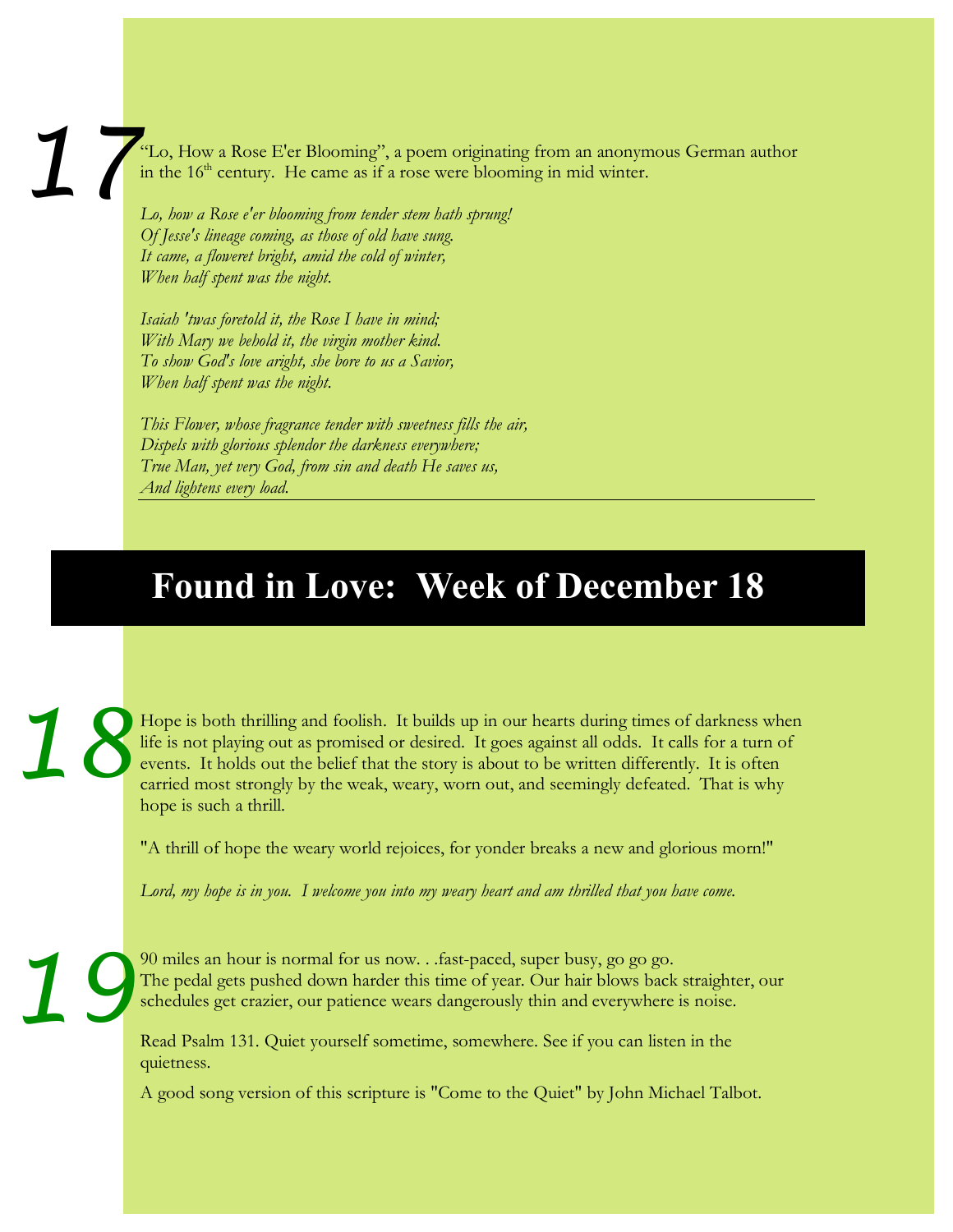# **Philippians 2:7** *20*

### *"He made himself nothing."*

But it meant everything to all of humankind.

### *"Being found in appearance as a man, he humbled himself..."*

But it was cause for boundless rejoicing and thrilling hope for us!

Christmas celebrates the greatest gift given to humankind by a Giver who stoops to the lowliest of forms. Trading all that is God in his nature to take on the skin and suffering of a human.

He became nothing

and would give everything

so we could be something.

The story of Christmas meets the heart of every human emotion. You can rejoice with the angels and shepherds who were thrilled at the coming of our King or you can empathize with the humble, broken human form that God chose to indwell wherewith he would give himself to all the pains of this human world in so much as death.

The story and celebration meets us all exactly where we are at today. That is the beauty of this observance. Jesus was laid in that manger. He was God who became nothing. He was a man who would change everything

If disappointment were a color, sometimes I feel like my house is painted that color, my clothes and hair are that color, my truck is that color— you get the idea. *21*

Lord, I don't want every aspect of my life to be colored by disappointment. I want my life to be colored by gratitude and hope. . .by expectant faith. . .by knowledge of and trust in You.. Wonderful, Counselor, Mighty God, Everlasting Father, Prince of Peace.

I listened to an interview of a man who described the birth of his first child like discovering a new color in the rainbow. Jesus' birth brought a new and lasting color into the world. . . do you see **that** color?

Our hopes and expectations and prayers are assaulted by disappointment and discouragement. . . punched, kicked, mocked, muddied. What will we pay attention to? The bullies or the promises? The liars or the LORD?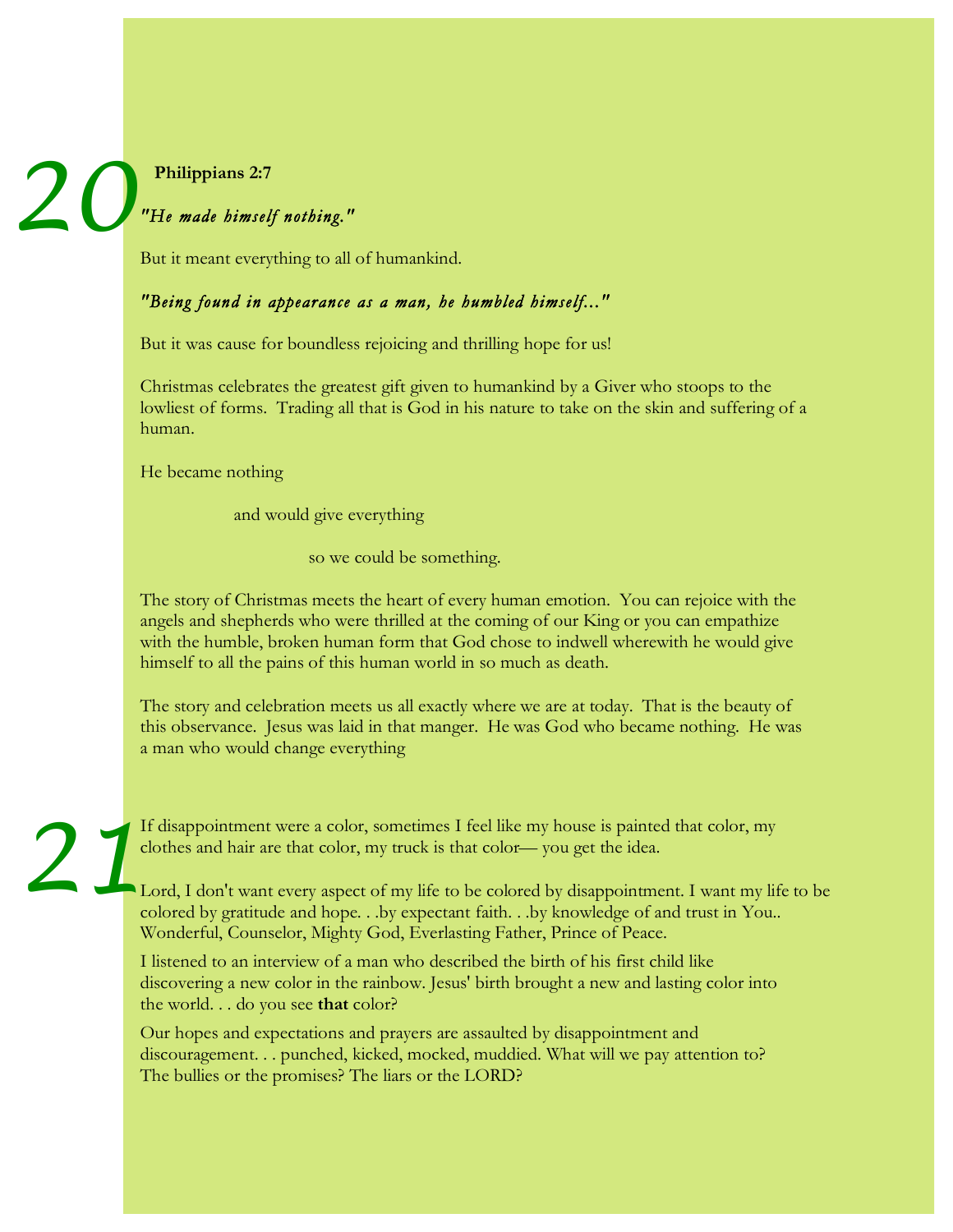Jesus knows what we wrestle with. He has walked the scary roads, the sad roads, the punishing roads, the lonely roads, as well as the happy roads. He said we should remember that "in this world you will have trouble but take heart for I have overcome the world." Bob Marley sang it with a slightly different set of lyrics... "don't worry 'bout a thing, cause every little thing is gonna be alright." It's true. Everything is going to be right, made right, set right, all right, because He promised; and what we celebrate in this season is the fact that the promises are not empty or unfulfilled, they are completely and thoroughly fulfilled in Jesus; not a distant, religious figure from history past, but a close and living Person who is all we dare hope for and more. We have dared to hope. We have prepared to help. We have prayed to Him. Trust Him and rejoice this Christmas.

The lyrics of 'O Holy Night' are from a French poem titled 'Midnight, Christians' by Placide Cappeau in the  $19<sup>th</sup>$  century. He had been asked by a parish priest to write a Christmas poem. *22*

*Truly He taught us to love one another, His law is love and His gospel is peace. Chains he shall break, for the slave is our brother. And in his name all oppression shall cease. Sweet hymns of joy in grateful chorus raise we, With all our hearts we praise His holy name. Christ is the Lord! Then ever, ever praise we, His power and glory ever more proclaim! His power and glory ever more proclaim!*

"How many observe 'Christ's birthday! How few, his precepts!" Ben Franklin "Remember this December, that love weighs **more than** gold!" Josephine Bacon

God understood that the greatest gift he could give us was his presence. God so loved the world that he sent his one and only son to move into our neighborhood. How little time we spend getting to know our neighbor! Just a knock on the door and a conversation can begin. Just an evening conversation on the street corner and we know him a little better. Just a casual discussion over the fence and we are closer together. Just a sharing of our food and we can become like family.

*Jesus, Immanuel, God with us, I thank you for moving into my neighborhood. I thank you for knocking on my door. I thank you for sharing a meal with me. I thank you for sharing your life with me. I thank you that I now find life in you.*

May this peace prayer of Saint Francis be your meditation this day as you welcome family and friends, neighbors or strangers, with love into your heart. *23*

*Lord, make me an instrument of your peace: where there is hatred, let me sow love;*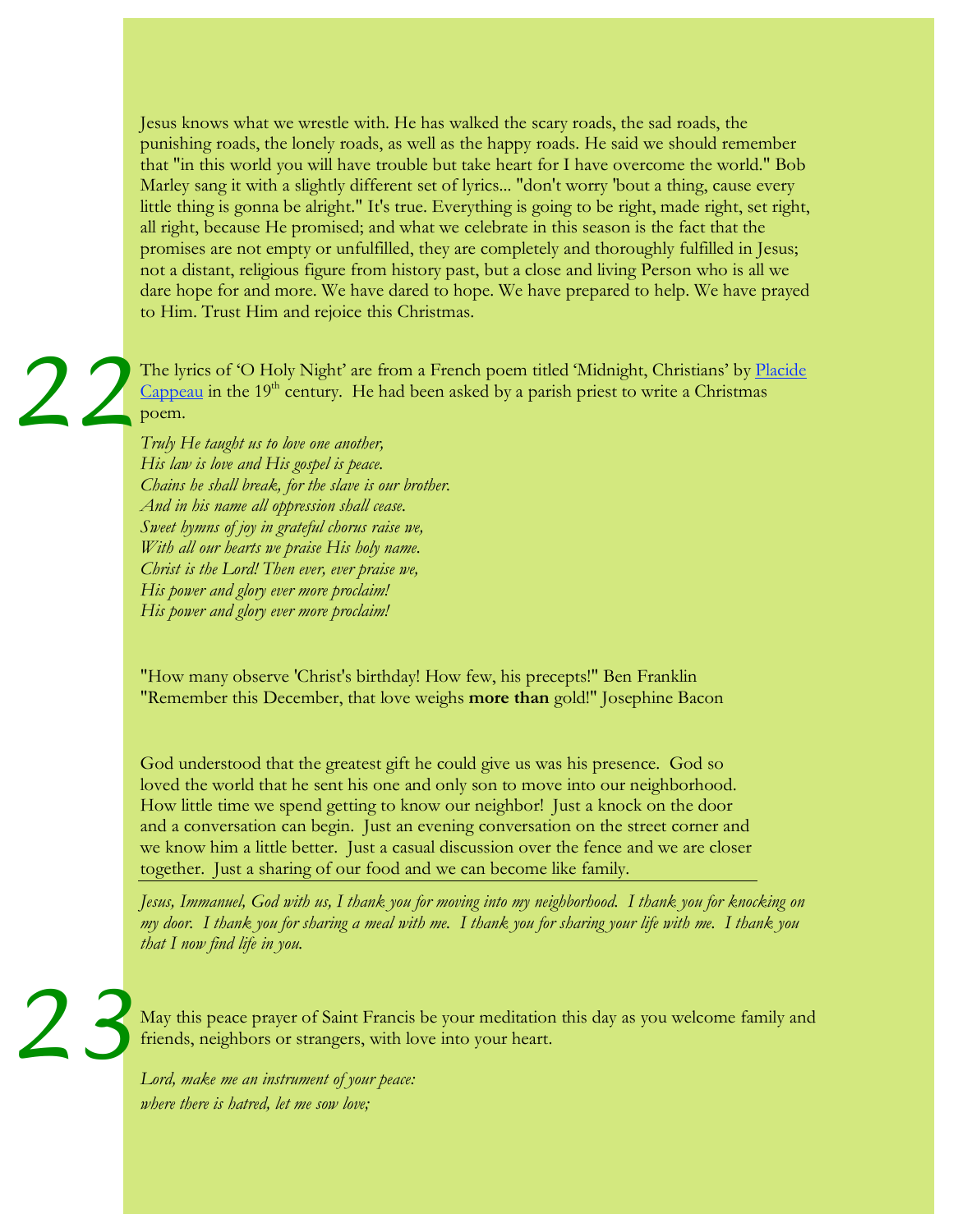*where there is injury, pardon; where there is doubt, faith; where there is despair, hope; where there is darkness, light; where there is sadness, joy.*

*O divine Master, grant that I may not so much seek to be consoled as to console, to be understood as to understand, to be loved as to love. For it is in giving that we receive, it is in pardoning that we are pardoned, and it is in dying that we are born to eternal life. Amen*

Below is an excerpt from In the Bleak Midwinter, written by English poet Christina Rossetti in 1872. *24*

*What can I give Him, Poor as I am? If I were a shepherd I would bring a lamb, If I were a wise man I would do my part, Yet what I can I give Him, Give my heart*

As the gift giving begins on the eve of his coming, may our hearts be directed to the greatest gift giving of all. He gave himself for us. We give ourselves for him. We express this momentous act of love in what we place under the tree for each other. What we are truly saying to each other is that we give our hearts.